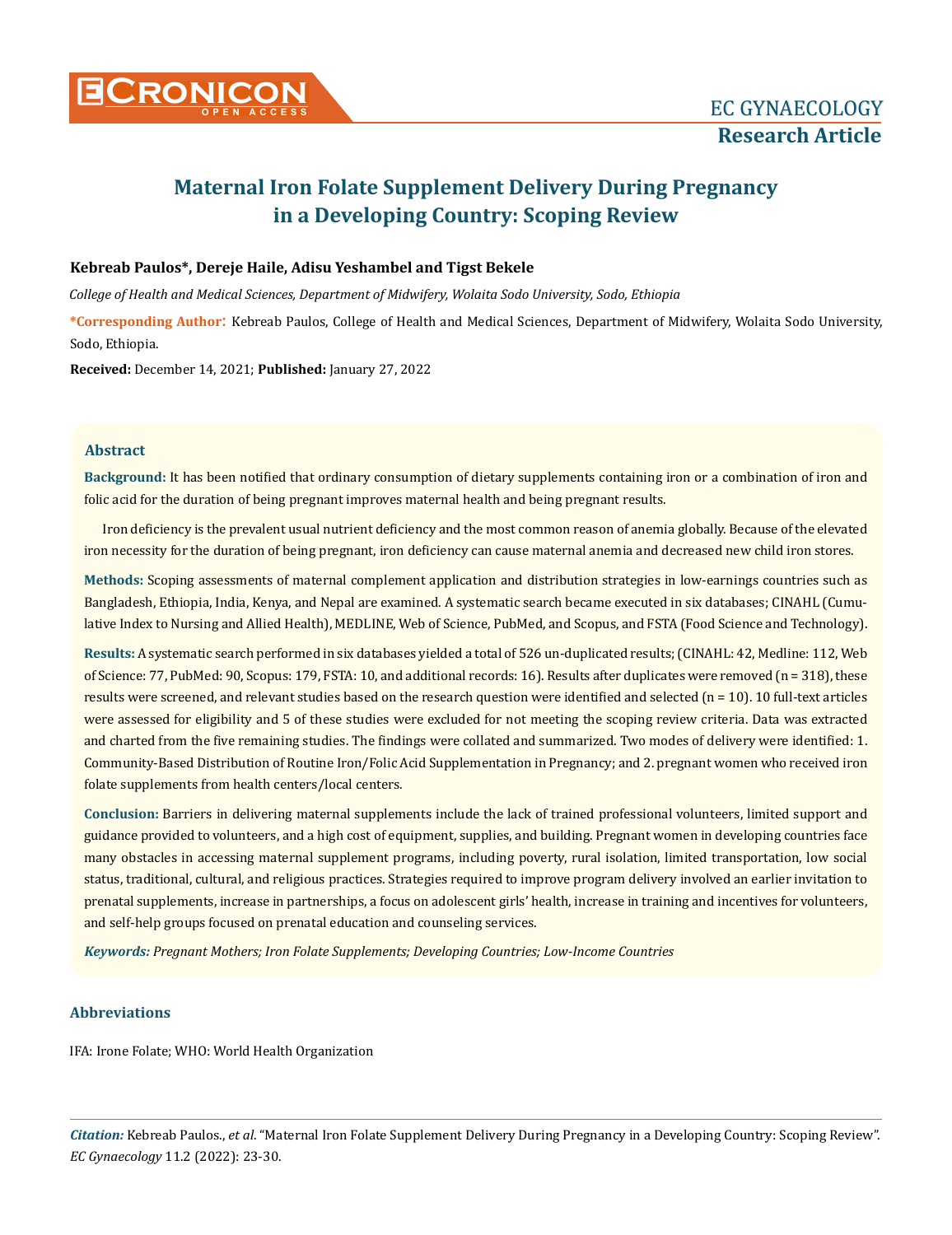#### **Introduction**

Iron deficiency anemia, the past manifestation of continuous iron deficiency, is considered the common nutrient deficiency amongst pregnant ladies. Evidence has proven that using iron and folic acid dietary supplements is related to a discounted hazard of iron deficiency and anemia in pregnant ladies [1]. Up to four to 5 billion humans can also additionally be afflicted by iron deficiency and an anticipated 2 billion are anemic. Women and younger kids are maximum vulnerable: 50 percentage of pregnant ladies and forty to 50 percentage of kids below 5 in the growing developing countries are iron deficient. While inadequate iron intake is one reason, blood loss for the duration of menstruation and parasitic infections along with intestinal worms and malaria also can reason or infuriate the circumstance [1].

Prevention of maternal anemia is important to the health and nutrients of moms and their infants. Anemia debt for 12% of low birth weight, 19% of preterm births, and 18% of your appearance after perinatal mortality. Its miles anticipated that over 40% of you who cope with pregnant ladies globally are anemic. Not less than half of this anemia burden is believed to bring about iron deficiency [2].

Supplementation with 400 µg of folic acid across the time of conception drastically reduces the prevalence of neural tube defects. These defects reason extreme disability and toddler demise rates, and usually get up within side first week of being pregnant earlier than a woman can also additionally recognize she is pregnant. Folate supplementation, started after the primary trimester of being pregnant, is simply too past to save your beginning defects. A day-by-day dose of 400 µg of folic acid is taken under consideration as a stable and wholesome consumption for girls for the duration of being pregnant and lactation, however, is a pretty quantity required to offer the most desirable hemoglobin reaction in pregnant ladies [3].

A secondary evaluation of countrywide Demographic and Health Survey (DHS) datasets in 19 African [3] countries discovered that after pregnant ladies acquired at least ninety iron folic acid (IFA) dietary supplements thru antenatal care (ANC), the hazard of neonatal mortality reduced through 34% [4,5].

This scoping review verified the prevailing literature and picks out an gap within side the assessment of maternal iron folate complement delivery. Conceptual evaluation is needed to interpret problems surrounding delivery strategies to similarly tell destiny studies and decision-making.

#### **Methods**

#### **Search strategy**

A priori inclusion and exclusion criteria were developed by a reviewer with predefined the objectives and methods for the scoping review. An initial systematic limited search was performed in a selection of relevant databases to find research-based articles on delivery methods for iron folate supplements for pregnant mothers in developing countries. A text word analysis to search each database including various key terms, mesh terms, and subject headings; Iron Folate, Suplmente, prenatal Iron folate, antenatal Iron folate, pregnant, pregnancy, vitamin, supplement, AND/OR diet, AND third world countries/countries, developing country/countries, AND/OR low-income country/countries, AND delivery, access, programs, agencies, provision, AND/OR distribution. A second search, using the terms identified above, was undertaken in six relevant databases; CINAHL (Cumulative Index to Nursing and Allied Health), MEDLINE, Web of Science, PubMed, Scopus, and FSTA (Food Science and Technology Abstracts). A reference management software, Mendeley, was used for recording and organizing all relevant bibliographic citations for the scoping review. The reference lists of all identified articles were searched for additional studies. A systematic search performed in six databases yielded a total of 500 un-duplicated results; (CINAHL: 42, Medline: 112, Web of Science: 77, PubMed: 90, Scopus: 169, additional records from other sources: 16). Results after duplicates were removed  $(n = 308)$ .

*Citation:* Kebreab Paulos., *et al*. "Maternal Iron Folate Supplement Delivery During Pregnancy in a Developing Country: Scoping Review". *EC Gynaecology* 11.2 (2022): 23-30.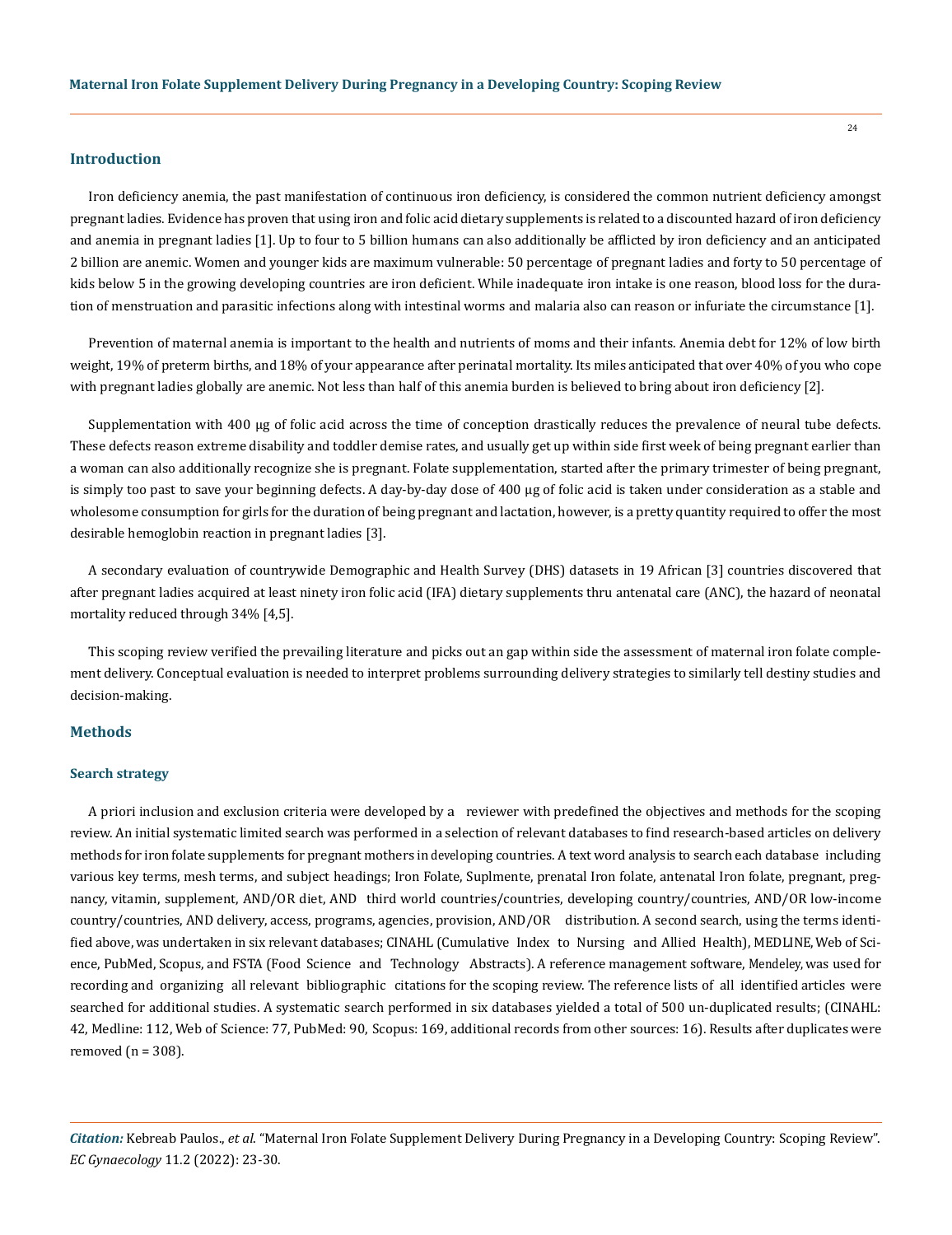#### **Relevance screen and inclusion criteria**

Inclusion screening standards were advanced through the reviewers for the scoping review. The outcomes  $(n = 318)$  were screened primarily based totally on the inclusion standards. The preliminary inclusion screening standards included relevant articles published after January 1, 2015. Only English language articles were taken into consideration as this became a preliminary assessment and unfunded study, as a result our efforts were to obtain the broadest conceivable data set. Peer-reviewed articles were taken into consideration relevant in the event that they addressed the study goal. Only research-based full-text articles were included in the scoping review. The second screen became executed through each reviewer, wherein articles had been extracted based on the title and abstract relevance. From this screening process, ten articles met the inclusion standards and had been assessed for eligibility. Both reviewers examined the 10 complete textual content articles and decided that 5 of those research's had been now no longer studies primarily based totally. This 5 research has been excluded from being literature reviews, scoping reviews, or table reviews. Therefore, 5 of the articles had been protected within side the scoping review (Figure 1).



*Figure 1: Page MJ, McKenzie JE, Bossuyt PM, Boutron I, Hoffmann TC, Mulrow CD, et al. The PRISMA 2020 statement: an updated guideline for reporting systematic reviews. BMJ 2021;372:n71. doi: 10.1136/bmj.n71.*

*Citation:* Kebreab Paulos., *et al*. "Maternal Iron Folate Supplement Delivery During Pregnancy in a Developing Country: Scoping Review". *EC Gynaecology* 11.2 (2022): 23-30.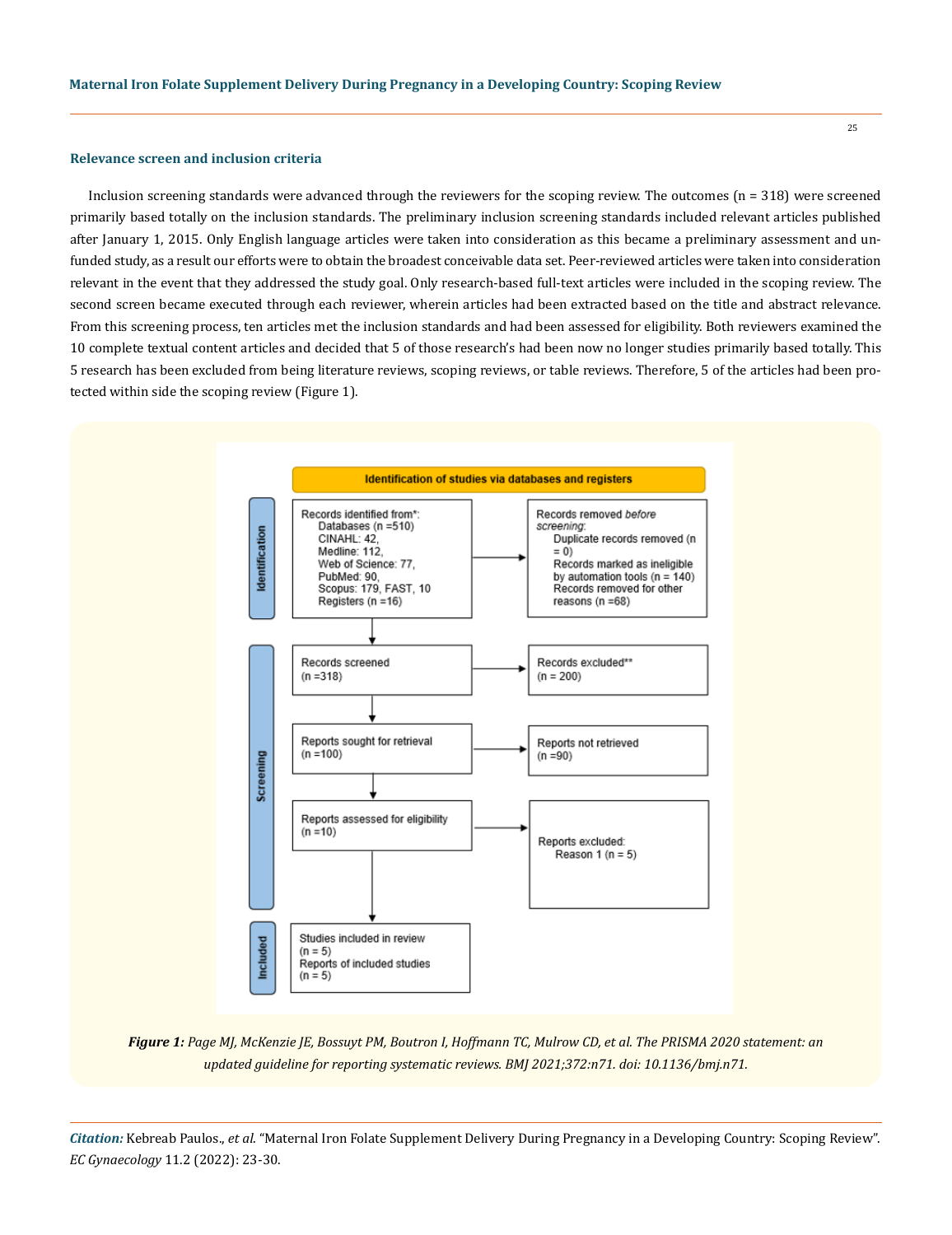#### **Study selection**

Four complete texted studies primarily based total articles that replied the study goal had been decided on and fundamental traits such as study methodology, sample population, location, distribution strategies, interventions, results, key findings, and suggestions had been extracted. Scoping assessment control data, charting, and analysis data became collected, analyzed, and synthesized right into a Microsoft Word recording through the usage of a pinch chart to facilitate categorization and organization. The reviewers identified various interventions and, even though the interventions attempted to obtain the same outcomes, they differed in nature, supplying medical heterogeneity. All articles had been peer-reviewed, indexed in, and available thru one or extra of the chosen databases, and protected ethics and/or important administrative approvals.

## **Results**

#### **Iron folate supplement delivery approach**

In the distinct scoping review, there has been a lot of articles that trays addressed maternal iron folate dietary supplements, however few that targeted on the way to supply iron folate dietary supplements. The scoping review of maternal iron folate complement delivery in growing settings (which, in this case, included Bangladesh, Ethiopia, India, Kenya, Rwanda, and Nepal), the infamous two distribution methods for dispensing iron folate dietary supplements to ladies for the duration of the prenatal period. The first method pondered the approach that had Community-Based Distribution for Routine Iron/Folic Acid Supplementation in Pregnancy. The second became pregnant ladies who acquired iron folate supplements from health centers/neighborhood centers.

#### **Community-based distribution for routine iron/folic acid supplementation**

In Community-Based Distribution for Routine Iron/Folic Acid Supplementation Mode, health extension employees can attain pregnant ladies thru domestic visits to offer IFA dietary supplements, counseling, referrals, and follow-up. Workers dispensed Iron-Folic Acid (IFA) dietary supplements residence-to-residence [6]. This distribution gadget allowed the pregnant girl to obtain iron folate dietary supplements without the inconvenience of travelling for the duration of being pregnant.

Volunteer pregnant moms' nutrients educationalist dietary supplements in the volunteer maternal nutrients educator brought API method, maternal iron, folate dietary supplements, and/or meal rations had been delivered to the pregnant ladies domestic [7]. Workers dispensed Iron-Folic Acid (IFA) dietary supplements residence-to-residence in remote communities. This delivery approach allowed the pregnant girl to obtain dietary supplements without the inconvenience of travelling for the duration of being pregnant [7].

#### **Barriers for routine iron/folic acid sustainability**

From the reviewed literature, miles are misleading the sustainability of IFA supplementation is predicated on authorities' rules, human resources, verbal exchange networks together with transportation, and fragile health system infrastructures [8,9]. The fundamental problem is the low degree of attention amongst policymakers regarding the severity and results that maternal underutilization of iron folate has in the populace, which can also additionally, in turn, make contributions to the low prioritization of pregnant mom macro nurturant complement package supplement program control [10,11].

#### **Barriers for pregnant women's**

There is a lack of know-how and schooling amongst pregnant ladies. For example, a few pregnant ladies considered IFA as an anemia remedy in place of prevention. In Ethiopia, a key barrier to IFA supplementation became that contributors lacked the attention of presidency tips for IFA for the duration of pregnancy [6,12].

*Citation:* Kebreab Paulos., *et al*. "Maternal Iron Folate Supplement Delivery During Pregnancy in a Developing Country: Scoping Review". *EC Gynaecology* 11.2 (2022): 23-30.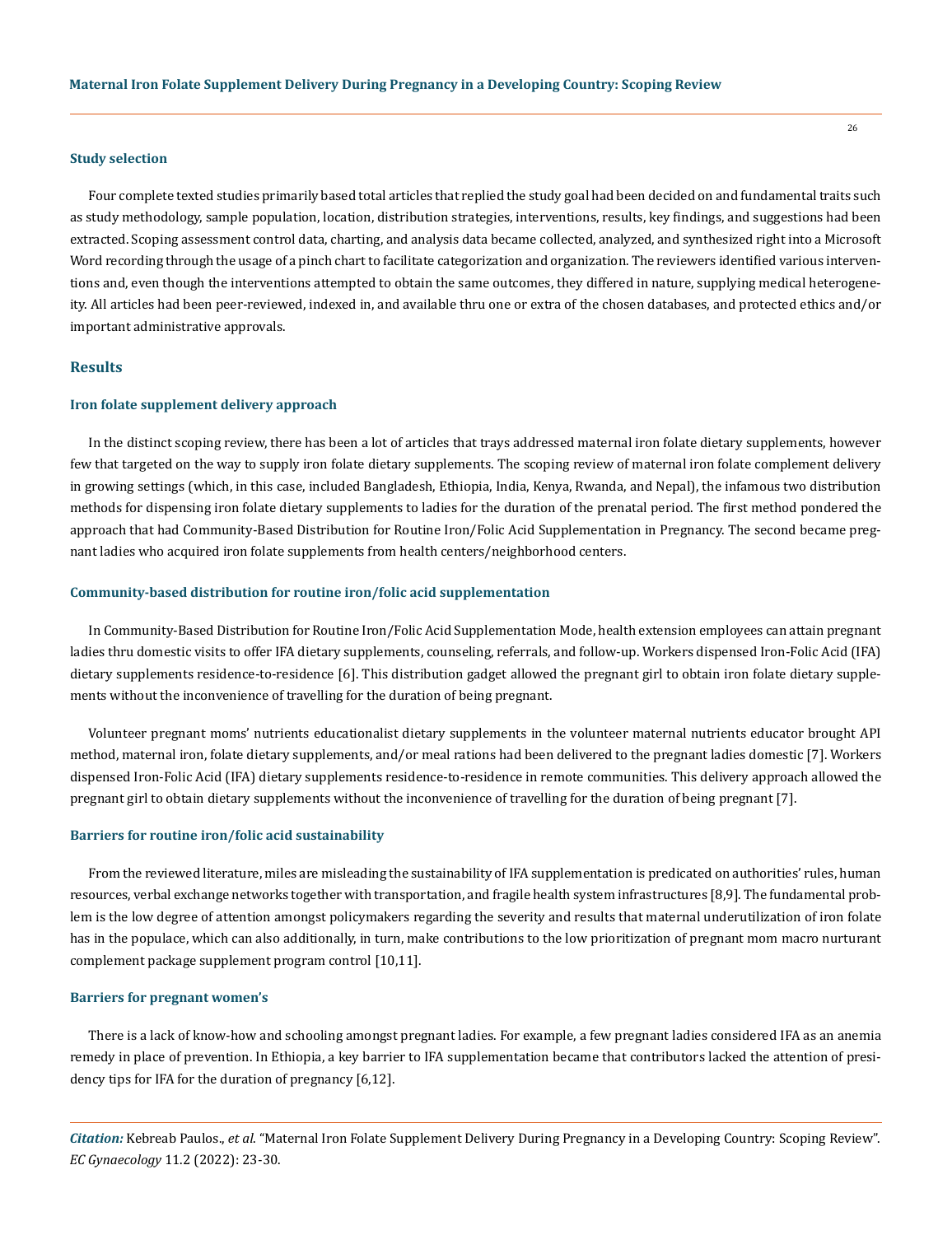Traditional ideals and customs additionally affected complement intake amongst pregnant ladies. Some pregnant ladies believed that taking IFA can pose a risk to the mom and infant and makes infants massive and reasons problems for ladies for the duration of hard labour [13]. Ladies did now no longer recognize the advocated number of ANC visits or length of IFA supplementation, counting on the orders given through health care providers as to go back for the subsequent ANC visit [13].

 External obstacles to persisting access to IFA dietary supplements include economic constraints associated with tours to ANC clinics for ladies in Kenya, receiving an insufficient quantity of IFA capsules from health centers in Ethiopia, and stockouts at health centers in Senegal that required filling prescriptions at pharmacies at a further fee and inconvenience, lowering the probability that she can be able to get them. Relational elements additionally played a role, along with in Senegal, wherein many ladies depended on their husbands to offer cash to attend ANC and buy irone folate supplements [13].

A primary barrier to pregnant ladies ingesting IFA capsules is the inconsistent prescription practices of health care companies. When requested approximately IFA complement dosage and length, medical experts' responses various inside and throughout country. Furthermore, medical experts appeared to have insufficient equipment and capabilities in counseling to guide and monitor adherence. In Senegal, notwithstanding adequate information on anemia and IFA supplementation, 40% of prescribers did now no longer advise ladies after they prescribed IFA dietary supplements. In Bangladesh, community health workers stated that ladies had been simplest, given 20 capsules every time, and refills had been hampered through insufficient stock. Lack of promotional substances and activity aids at health centers had been additionally mentioned as obstacles to enhancing adherence [14,15].

#### **Approaches to improve iron folate sapling delivery mode**

Noznesky., *et al.* (2012) cautioned handing over newlywed applications of IFA dietary supplements/ dietary supplements to all younger ladies who're at hazard for anemia earlier than they come to be pregnant. There wishes to be a gadget for figuring out and handing over irone folate dietary supplements to all pregnant ladies to make certain complete insurance offerings [16].

The gadget has to additionally encompass data on who acquired dietary supplements/IFA and display the quantity of antenatal educational/health care visits [17]. The technology may be used to expand and put into effect a data control system for IFA Supplementation applications [17]. Incentives for skilled experts might be supplied to work in faraway and rural regions and construct public-non-public partnerships to coordinate enforcing dietary interventions [18]. Volunteers have to train and guide community participants to introduce their projects which are suitable for neighborhood culture, tradition, and spiritual ideals [18].

Success is primarily based totally on the cap potential to enhance IFA supplementation and consumption, popularity, and schooling of pregnant ladies, construct partnerships, and enhance coordination [19,20]. Government partnerships will increase the concern to expand rules and beef up software interventions [21]. Improving the monitoring and evaluation system of IFA supplementation program is crucial to measure the effectiveness of distribution strategies. Promoting early and frequent ANC, improving the quality of ANC counseling, and selling the information of ladies with anemia are crucial techniques for enhancing the usage of iron dietary supplements [22].

#### **Discussion**

Two delivery strategies for dispensing maternal iron foliate dietary supplements to ladies for the duration of the prenatal period. The first mode pondered the program that had community-Based Distribution for Routine Iron/Folic Acid Supplementation in Pregnancy. The second became pregnant ladies who acquired iron folate dietary supplements from health centers/neighborhood centers. Each of those models became examined and it became recognized that there has a loss of documenting and tracking within side the irone folate distribution program, which contributed to the uncertainty of success and efficiency. For example, the IFA dietary supplements employees dispensed residence-residence however, did now no longer record or display which ladies acquired dietary supplements [4]. In Ethiopia,

*Citation:* Kebreab Paulos., *et al*. "Maternal Iron Folate Supplement Delivery During Pregnancy in a Developing Country: Scoping Review". *EC Gynaecology* 11.2 (2022): 23-30.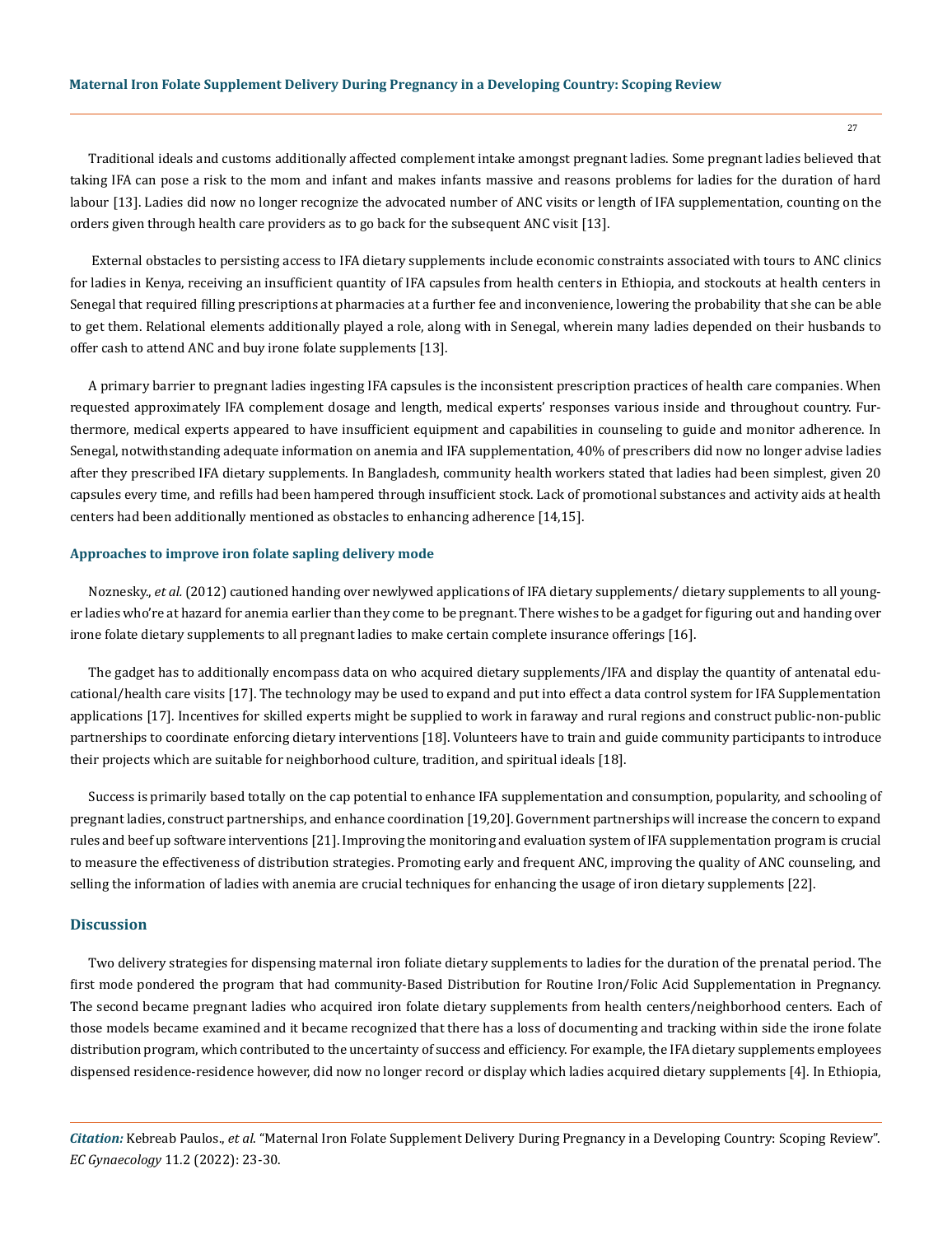health care companies and health extension employees are not monitored iron-folic acid through tablet count for the duration of their domestic-to-domestic visits [23].

Data collection and tracking are important to enhance dietary package delivery. Through Data collection, applications can start to expand and optimize evidence-based delivery interventions and evaluation results of those modalities to cope with maternal iron folate implementation.

## **Recommendations**

the effectiveness of maternal iron folate dietary supplements is properly familiar within side the literature; but further studies have to check out powerful and effective delivery techniques. Delivery methods want to scale up coverage for the focused populace and decrease disparities through supplying equitable access [9]. A hit delivery platform has to attain a large number of the focused populace supplying iron folate and feature affordable coverage [1]. There need to be in-depth attention on enhancing pregnant adolescent ladies and pregnant women's health to interrupt intergenerational of anemia. Pregnant ladies are beginning families; delivery strategies want to attention on powerful methods for iron folate intervention for this specific population [1].

Numerous applications presently have Iron folate interventions for enhancing maternal pregnant final results in addition to reducing pregnant-induced anemia, but there has a scarcity of certified employees for delivery service [2]. Further studies have to study a way to recruit, sustain, and maintain a team of workers for delivery services and/or alternatives for sourcing distribution services thru nonpublic partnership [20] programs can also additionally want to spend money on transportation service and distribution carrier employee delight that might amplify coverage and increase sustainable access for the focused populace.

To enhance delivery, contributors' usage of maternal dietary supplements and iron folate drug growth. Pregnant ladies frequently differentiated between what they had been instructed to do and what they virtually did [12]. Programs want to do not forget the contributors' perceptions, culture, traditions, spiritual ideals, nonpublic priorities, and obstacles for compliance with maternal nutrient program interventions. Without inspecting social norm perceptions, neither the program nor pregnant moms will attain benefits. Until those elements are explored, the program cannot efficaciously evaluate and cope with a hit iron folate distribution strategy. Improving the call thru schooling, self-efficacy, and social norm perception has the cap potential to obtain excessive pregnant moms' involvement [12].

A significant limitation to this study is the not using of local evidence, which favors the dominant Western science and perspectives. A future review would benefit from consideration of non-English studies.

## **Conclusion**

An infant development is suffering from mom nutrients and iron folate consumption states earlier than and for the duration of being pregnant. Maternal underutilization of iron folate reasons a recurrent cycle of animal and main to negative health outcomes. Barriers of pregnant mom iron folate usage are multifaceted such as meals, insecurity, poverty, social norms, discrimination, traditional, cultural, and spiritual ideals. Nutritional programs want to have attention on supplying early prenatal iron rich meals, dietary supplements, increasing coverage of distribution, supplying information, about iron folate utilization for pregnancy, leave from work, focusing in adolescent health, growing education and guide for volunteers, presenting incentives to maintain precious volunteers, and developing authorities' policymakers' partnerships to set clean tips for program implementation. Maternal urine folate supplementation faces more than one obstacle to efficaciously supply supplements and schooling to pregnant ladies. In this scoping assessment, two delivery strategies have been recognized, however, outcomes are inconclusive in inspecting program delivery strategies due to a loss of date in monitoring and evaluating maternal urine folate interventions during pregnancy.

*Citation:* Kebreab Paulos., *et al*. "Maternal Iron Folate Supplement Delivery During Pregnancy in a Developing Country: Scoping Review". *EC Gynaecology* 11.2 (2022): 23-30.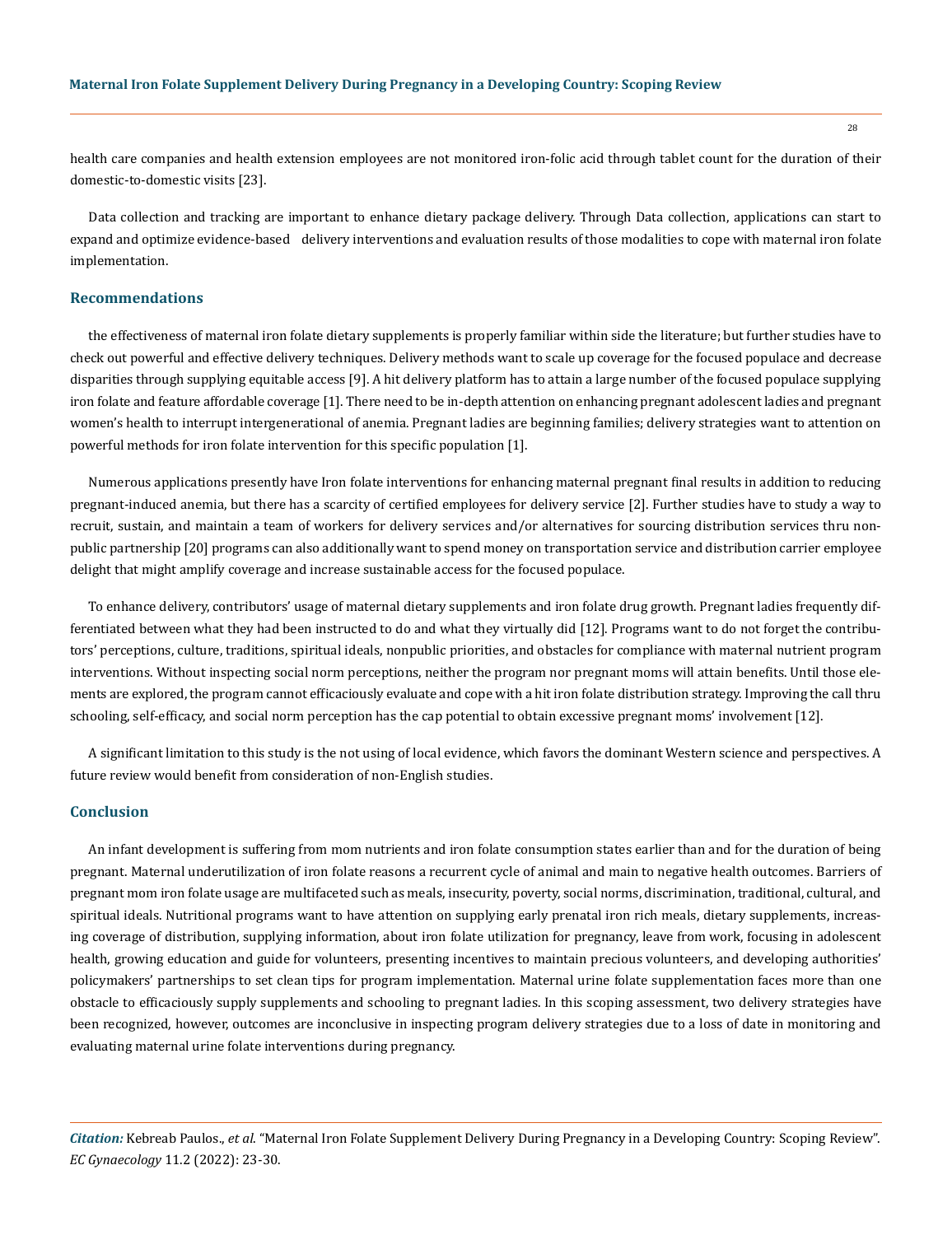### **Declarations**

I declare that this paper is our work which followed the ethical and standard procedures of research. There are no competing interests between authors.

#### **Consent for Publication**

Not applicable.

## **Availability of Data and Materials**

The datasets used and/or analyzed during the current study are available from the corresponding author on reasonable request.

## **Competing Interests**

Author declares that they have no competing interests.

### **Funding Support**

The source of funding for this research was covered by Ministry of Education in collaboration with Wolaita Sodo University for resources and data collection.

## **Acknowledgments**

We would like to thank Ministry of Education, Wolaita Sodo University, for their technical support. Next, we would like to acknowledge the study participants and all who gave their hands in the study directly or indirectly without whom the research would not be done.

## **Author Contributions**

KP\* conceived the original idea and was involved in proposal development, design, and data collection and analysis and in all stages of the research project. DH, AY, and TB participated in proposal development, design, and data analysis and in all stages of the review project. Finally, all authors revised the manuscript and approved the final version.

## **Bibliography**

- 1. Organization WH. "Daily iron and folic acid supplementation in pregnant women: guideline. Daily iron and folic acid supplementation in pregnant women: guideline (2012): 27.
- 2. [UNICEF. <Iron, folic acid, and combined iron and folic acid tablets technical bulletin.pdf \(2018\).](https://www.unicef.org/supply/documents/iron-folic-acid-and-combined-iron-and-folic-acid-tablets-technical-bulletin)
- 3. [Organization WH. "Nutrition Landscape Information System \(NLIS\) country profile indicators: interpretation guide \(2019\).](https://www.who.int/publications-detail-redirect/9789241516952)
- 4. Nisar YB., *et al.* ["Factors associated with nonuse of antenatal iron and folic acid supplements among Pakistani women: a cross-sec](https://www.researchgate.net/publication/265392798_Factors_associated_with_non-use_of_antenatal_iron_and_folic_acid_supplements_among_Pakistani_women_A_cross_sectional_household_survey)tional household survey". *[BMC Pregnancy and Childbirth](https://www.researchgate.net/publication/265392798_Factors_associated_with_non-use_of_antenatal_iron_and_folic_acid_supplements_among_Pakistani_women_A_cross_sectional_household_survey)* 14.1 (2014): 1-12.
- 5. Titaley CR., *et al.* ["Factors associated with underutilization of antenatal care services in Indonesia: results of Indonesia Demographic](https://bmcpublichealth.biomedcentral.com/articles/10.1186/1471-2458-10-485)  [and Health Survey 2002/2003 and 2007".](https://bmcpublichealth.biomedcentral.com/articles/10.1186/1471-2458-10-485) *BMC Public Health* 10.1 (2010): 1-10.

*Citation:* Kebreab Paulos., *et al*. "Maternal Iron Folate Supplement Delivery During Pregnancy in a Developing Country: Scoping Review". *EC Gynaecology* 11.2 (2022): 23-30.